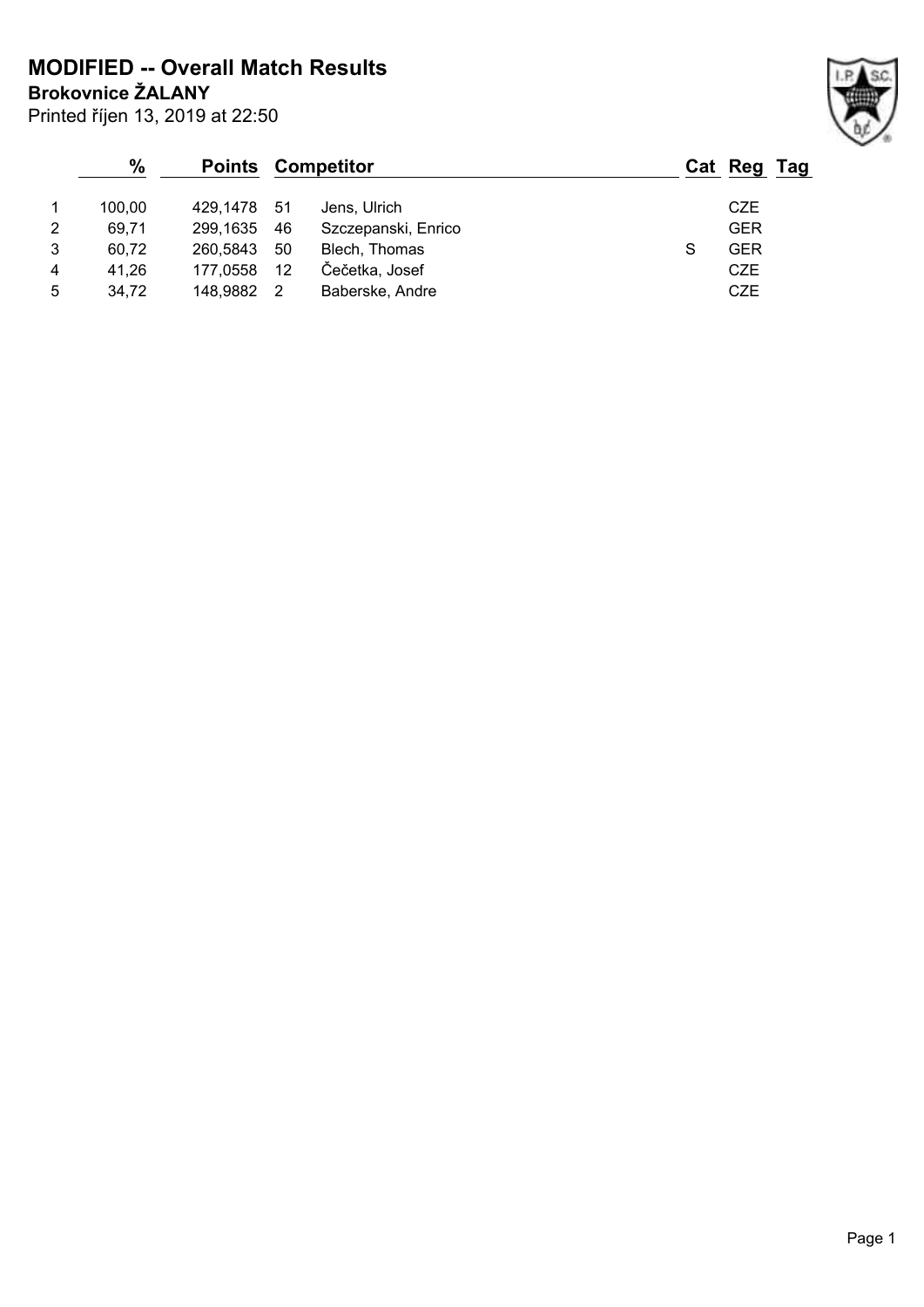**Brokovnice ŽALANY OPEN -- Overall Match Results**

|                | $\frac{9}{6}$ |          | <b>Points Competitor</b> |                          |   | Cat Reg Tag |  |
|----------------|---------------|----------|--------------------------|--------------------------|---|-------------|--|
|                | 100.00        | 422.5834 | 54                       | Volhejn, Ladislav        |   | <b>CZE</b>  |  |
| 2              | 82.64         | 349.2300 | 63                       | Caprata Senior, Jaroslav | S | CZE         |  |
| 3              | 76,15         | 321,7985 | 45                       | Svoboda, Petr            |   | <b>CZE</b>  |  |
| $\overline{4}$ | 41.80         | 176.6559 | 49                       | Waizel, Thomas           |   | <b>GER</b>  |  |
| 5              | 22,15         | 93.6104  | 40                       | Reinhard, Thomas         |   | <b>GER</b>  |  |

Printed říjen 13, 2019 at 22:50

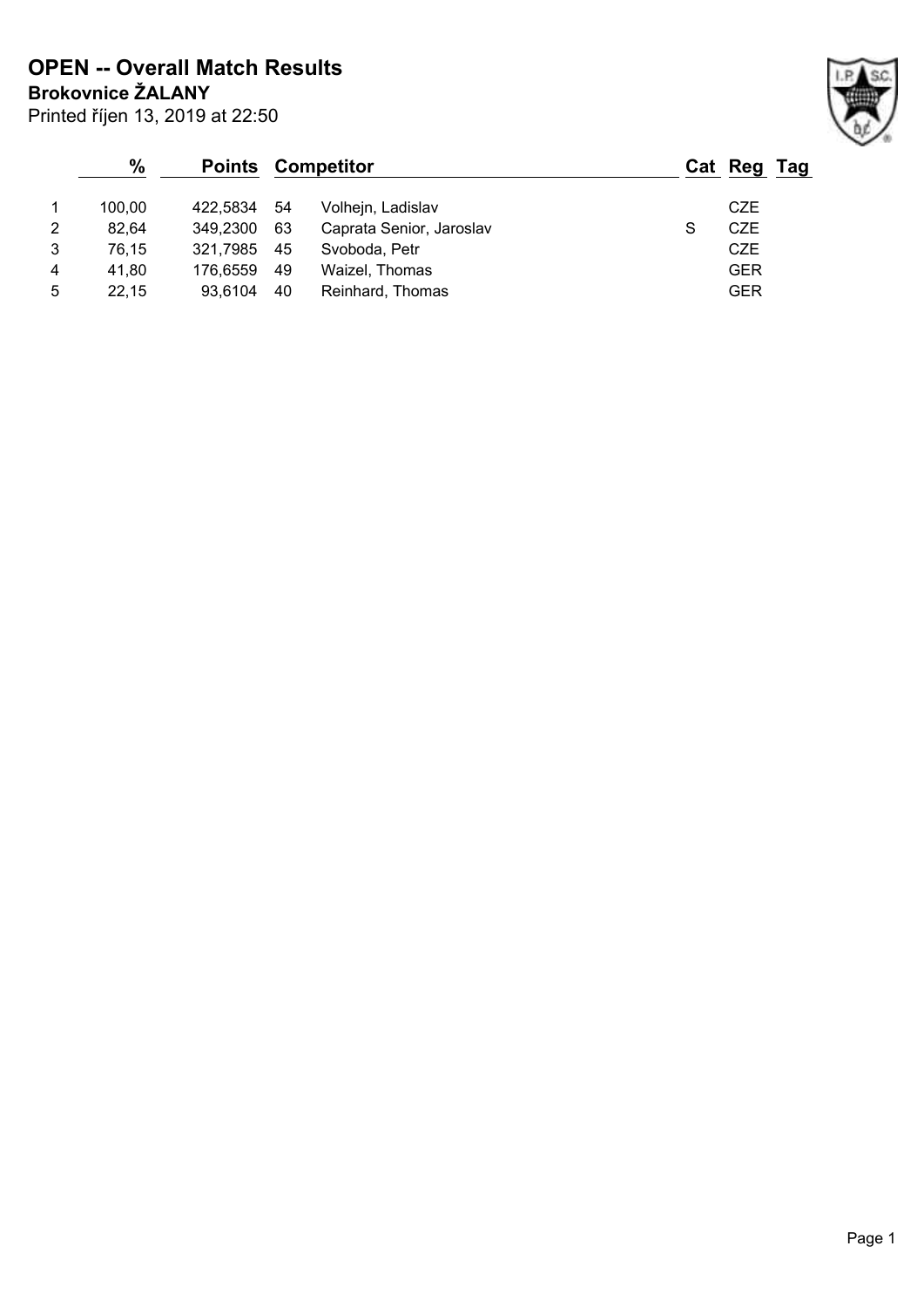Printed říjen 13, 2019 at 22:50 **Brokovnice ŽALANY STANDARD -- Overall Match Results**

|   | %<br><b>Points</b> |          |    | <b>Competitor</b> | Cat Reg Tag |
|---|--------------------|----------|----|-------------------|-------------|
| 1 | 100,00             | 410,1047 | 44 | Šmíd, Martin      | <b>CZE</b>  |
| 2 | 93,34              | 382,7853 | 34 | Paul, Petr        | <b>CZE</b>  |
| 3 | 90,27              | 370,2143 | 27 | Leitner, Benjamín | <b>CZE</b>  |
| 4 | 87,17              | 357,4913 | 18 | Herold, Jakub     | <b>CZE</b>  |
| 5 | 86,16              | 353,3488 | 11 | Bures, Vitezslav  | <b>CZE</b>  |
| 6 | 72,13              | 295,7909 | 38 | Rehberger, Ivo    | <b>CZE</b>  |
| 7 | 70,99              | 291,1384 | 30 | Matoušek, Jiří    | CZE         |
| 8 | 69,05              | 283,1932 | 65 | Kuzel, Zdeněk     | <b>CZE</b>  |
| 9 | 46,09              | 189,0185 | 20 | Janouch, Pavel    | <b>CZE</b>  |